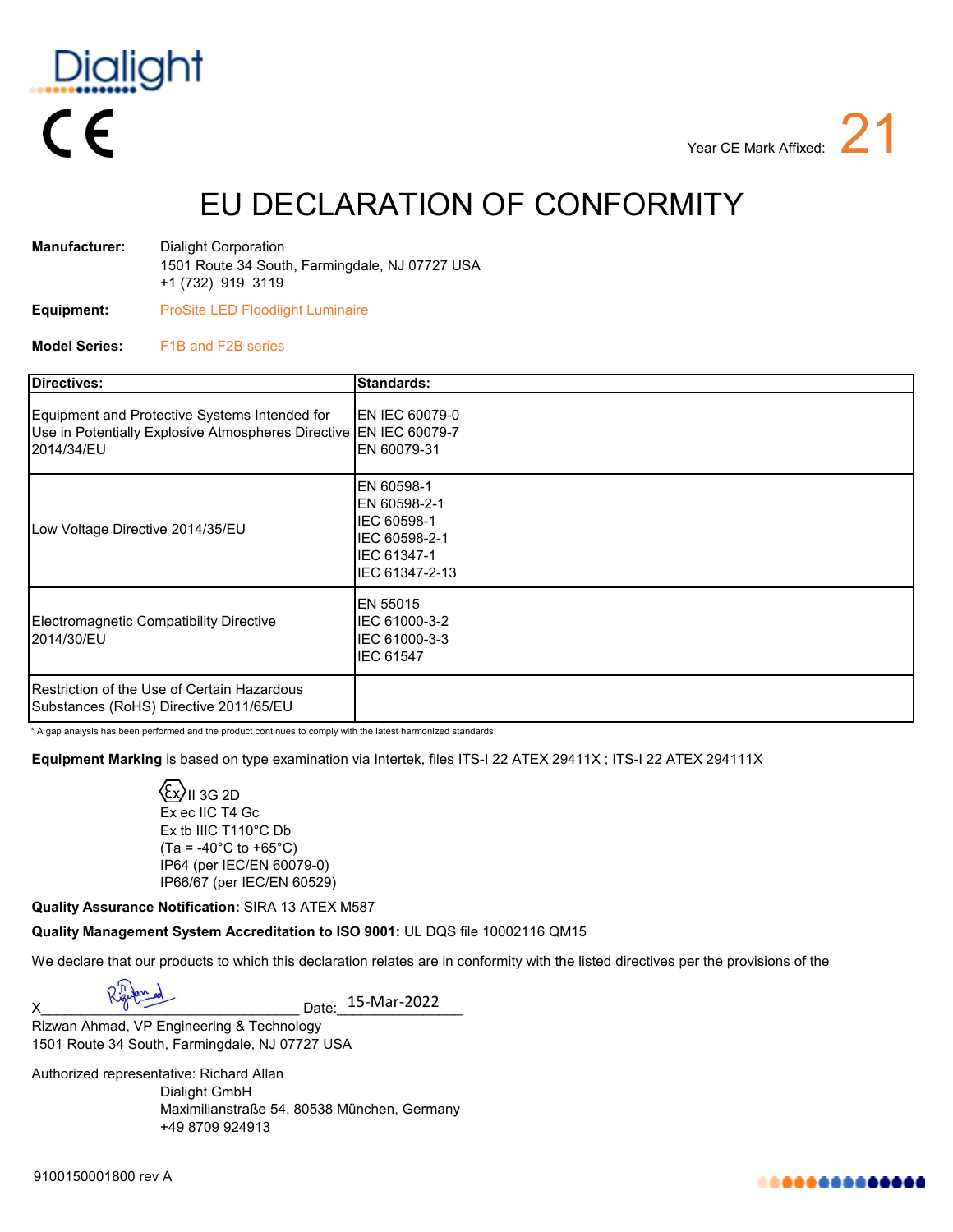

## EG-KONFORMITÄTSERKLÄRUNG

| Hersteller: | Dialight Corporation                           |
|-------------|------------------------------------------------|
|             | 1501 Route 34 South, Farmingdale, NJ 07727 USA |
|             | +1 (732) 919 3119                              |

- **Produkt:** ProSite LED Floodlight Luminaire
- **Modellreihen:** F1B and F2B series

| Richtlinien:                                                                                                                 | Normen:                                                                                     |
|------------------------------------------------------------------------------------------------------------------------------|---------------------------------------------------------------------------------------------|
| Geräte und Schutzsysteme zur<br>bestimmungsgemäßen Verwendung in<br>explosionsgefährdeten Bereichen<br>Richtlinie 2014/34/EU | EN IEC 60079-0<br>EN IEC 60079-7<br>EN 60079-31                                             |
| Niederspannungsrichtlinie 2014/35/EU                                                                                         | EN 60598-1<br>EN 60598-2-1<br>IEC 60598-1<br>IEC 60598-2-1<br>IEC 61347-1<br>IEC 61347-2-13 |
| Richtlinie über die elektromagnetische<br>Verträglichkeit 2014/30/EU                                                         | EN 55015<br>IEC 61000-3-2<br>IEC 61000-3-3<br><b>IEC 61547</b>                              |
| Richtlinie zur Beschränkung der Verwendung<br>bestimmter gefährlicher Stoffe (RoHS) 2011/65/EU                               |                                                                                             |

\* Die Durchführung einer Lückenanalyse hat ergeben, dass das Produkt den aktuellen harmonisierten Normen entspricht.

**Die Gerätekennzeichnung** basiert auf der Baumusterprüfung per Intertek, Datei ITS-I 22 ATEX 29411X ; ITS-I 22 ATEX 294111X

 $\langle \Sigma \rangle$ II 3G 2D Ex ec IIC T4 Gc Ex tb IIIC T110°C Db  $(Ta = -40^{\circ}C to +65^{\circ}C)$ IP64 (per IEC/EN 60079-0) IP66/67 (per IEC/EN 60529)

### **Mitteilung zur Qualitätssicherung**: SiRA 13 ATEX M587

## **Akkreditierung eines Qualitätsmanagementsystems nach ISO 9001:** UL DQS Datei 10002116 QM15

Hiermit erklären wir, dass unsere Produkte, auf die sich diese Erklärung bezieht, den aufgeführten Richtlinien im Einklang mit den oben genannten Bestimmungen entsprechen.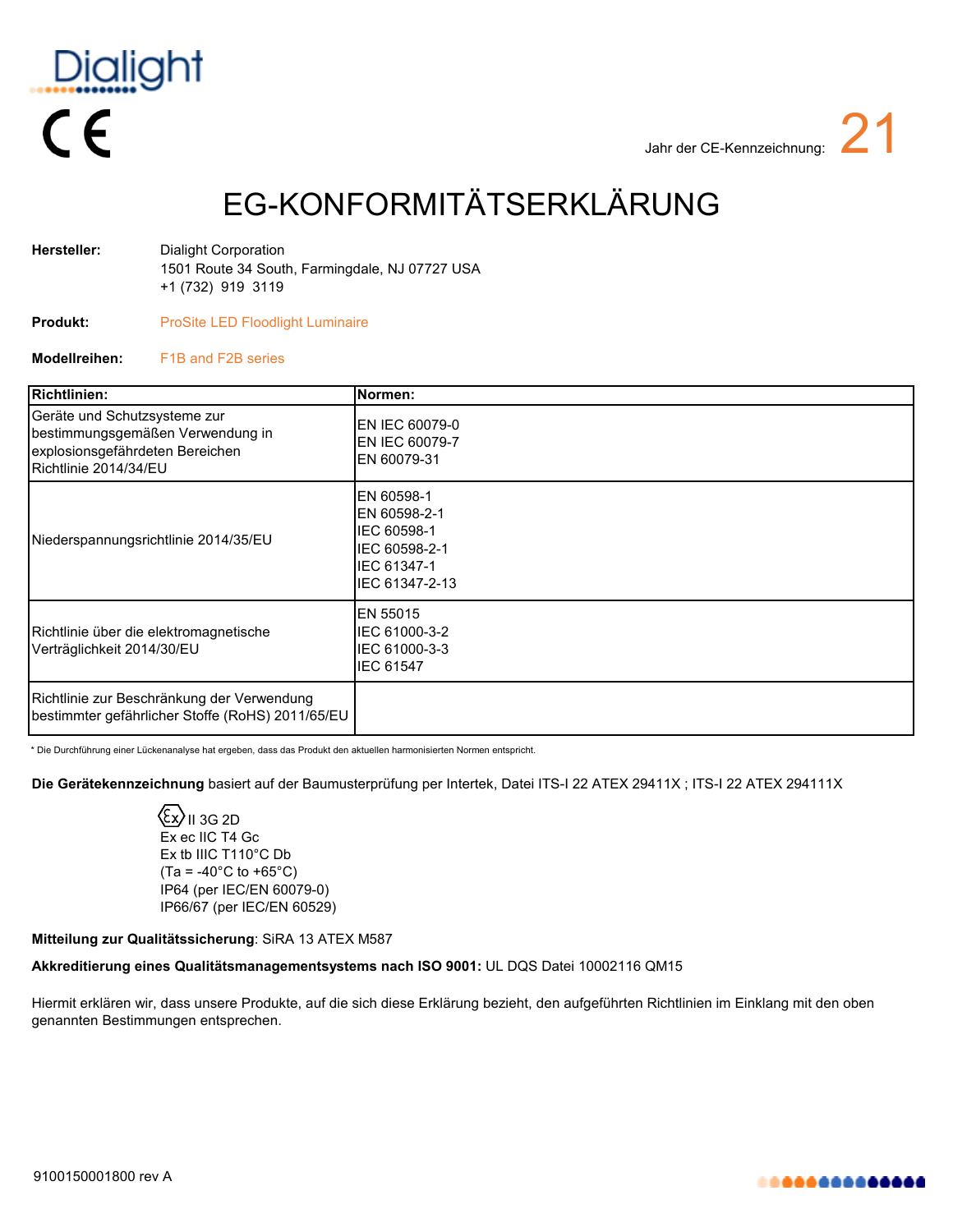

# DÉCLARATION DE CONFORMITÉ CE

| Fabricant: | Dialight Corporation                           |
|------------|------------------------------------------------|
|            | 1501 Route 34 South, Farmingdale, NJ 07727 USA |
|            | +1 (732) 919 3119                              |

### **Équipement:** ProSite LED Floodlight Luminaire

### **Série de modèles:** F1B and F2B series

| Directives:                                                                                                            | Normes:                                                                                     |
|------------------------------------------------------------------------------------------------------------------------|---------------------------------------------------------------------------------------------|
| Directive 2014/34/UE appareils et les systèmes de<br>protection destinés à être utilisés en atmosphères<br>explosibles | EN IEC 60079-0<br>EN IEC 60079-7<br>EN 60079-31                                             |
| Directive sur les limites de tension 2014/35/EU                                                                        | EN 60598-1<br>EN 60598-2-1<br>IEC 60598-1<br>IEC 60598-2-1<br>IEC 61347-1<br>IEC 61347-2-13 |
| Directive sur la comptabilité électromagnétique<br>2014/30/EU                                                          | EN 55015<br>IEC 61000-3-2<br>IEC 61000-3-3<br><b>IEC 61547</b>                              |
| <b>I</b> Directive sur la limitation de l'utilisation de<br>certaines substances dangereuses 2011/65/EU                |                                                                                             |

\* Une analyse des écarts a été réalisée ; le produit est toujours conforme aux dernières normes harmonisées.

**Marquage de l'équipement** basé sur examen de type via Intertek, dossier ITS-I 22 ATEX 29411X ; ITS-I 22 ATEX 294111X

 $\langle \overline{\mathbb{S}} \rangle$  II 3G 2D Ex ec IIC T4 Gc Ex tb IIIC T110°C Db  $(Ta = -40^{\circ}C \text{ to } +65^{\circ}C)$ IP64 (per IEC/EN 60079-0) IP66/67 (per IEC/EN 60529)

**Notification Assurance Qualité**: SIRA 13 ATEX M587 **Accréditation du système de gestion de la qualité selon ISO 9001:** Fichier UL DQS 10002116 QM15

Nous déclarons que nos produits, sur lesquels porte cette déclaration , sont conformes aux directives énumérées en vertu des dispositions des normes susmentionnées.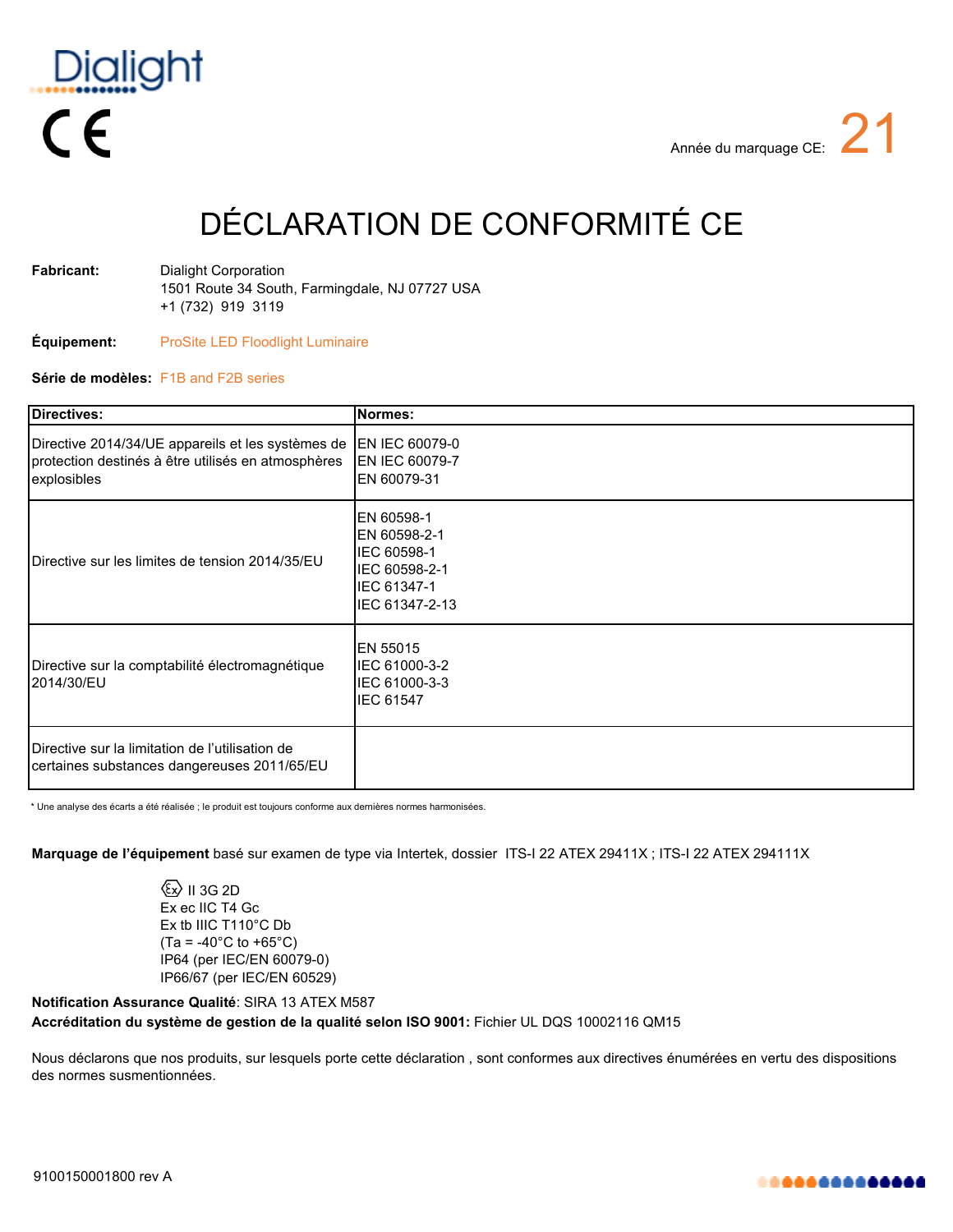

## DECLARACIÓN DE CONFORMIDAD CON LA NORMATIVA DE LA UE

| <b>Fabricante:</b> | Dialight Corporation                           |
|--------------------|------------------------------------------------|
|                    | 1501 Route 34 South, Farmingdale, NJ 07727 USA |
|                    | +1 (732) 919 3119                              |

**Equipo:** ProSite LED Floodlight Luminaire

### **Serie de modelos:** F1B and F2B series

| Directivas:                                                                                                              | <b>Estándares:</b>                                                                          |
|--------------------------------------------------------------------------------------------------------------------------|---------------------------------------------------------------------------------------------|
| Directiva 2014/34/UE materia de aparatos y<br>sistemas de protección para uso en atmósferas<br>potencialmente explosivas | EN IEC 60079-0<br>EN IEC 60079-7<br>EN 60079-31                                             |
| Directiva sobre baja tensión 2014/35/UE                                                                                  | EN 60598-1<br>EN 60598-2-1<br>IEC 60598-1<br>IEC 60598-2-1<br>IEC 61347-1<br>IEC 61347-2-13 |
| Directiva 2014/30/UE sobre compatibilidad<br>electromagnética                                                            | EN 55015<br>IEC 61000-3-2<br>IEC 61000-3-3<br><b>IEC 61547</b>                              |
| Directiva 2011/65/UE sobre restricción del uso de<br>ciertas de sustancias peligrosas (RoHS)                             |                                                                                             |

\* Se realizó un análisis de deficiencias y el producto sigue cumpliendo con las normas armonizadas más recientes.

**El marcado de equipos** se basa en el examen de tipo a través de Intertek, archivo ITS-I 22 ATEX 29411X ; ITS-I 22 ATEX 294111X

 $\langle \xi$ x $\rangle$ II 3G 2D Ex ec IIC T4 Gc Ex tb IIIC T110°C Db  $(Ta = -40^{\circ}C$  to  $+65^{\circ}C)$ IP64 (per IEC/EN 60079-0) IP66/67 (per IEC/EN 60529)

**Notificación de garantía de calidad**: SIRA 13 ATEX M587 **Acreditación del Sistema de Gestión de la Calidad según ISO 9001:** UL DQS archivo 10002116 QM15

Declaramos que nuestros productos a los que se refiere esta declaración cumplen con las directivas enumeradas, según las disposiciones de los estándares mencionados.